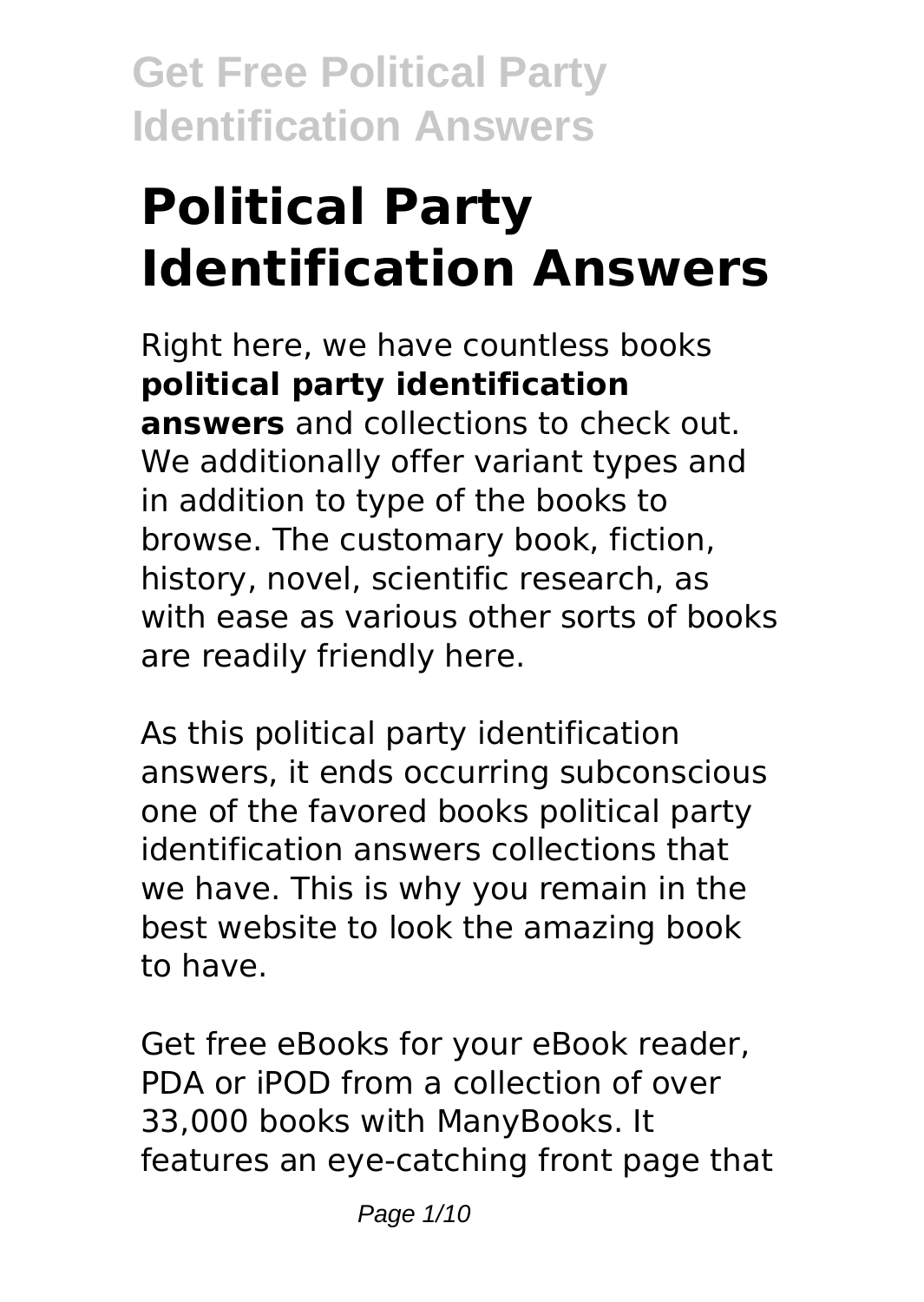lets you browse through books by authors, recent reviews, languages, titles and more. Not only that you have a lot of free stuff to choose from, but the eBooks can be read on most of the reading platforms like, eReaders. Kindle, iPads, and Nooks.

### **Political Party Identification Answers**

Someone's partisan identification refers to the political party that person identifies with. In the U.S., the two main political parties are the Democratic Party and the Republican Party.

### **Why is political party identification important? - Answers**

Political Party Quiz We have retired the 2016 Political Party quiz, but may be releasing a new version based on more recent public opinion data in the future. Find out how your combination of political values compares with other Americans by taking our Political Typology Quiz .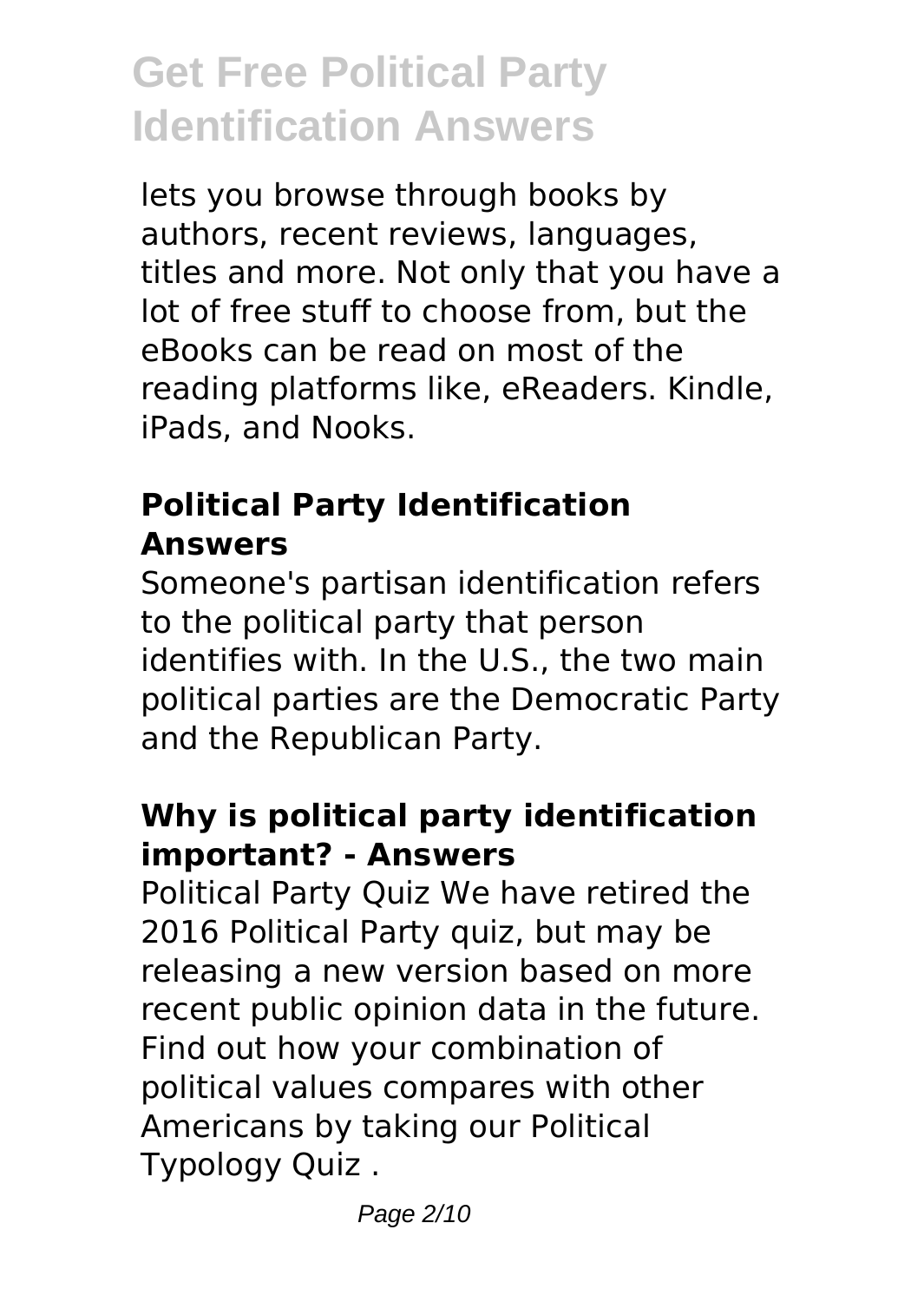### **Political Party Quiz | Pew Research Center**

Political party identification. 2. This is a system of general political traditions, customs and beliefs that can come from family, the neighborhood, or even the region: Socio-economic status ...

### **Quiz & Worksheet - Political Party Identification ...**

Assignment 2 – Political Party Identification. Please mark in the space provided an "R" for the Republican Party, a "D" for the Democratic Party, a "B" if it describes both major parties and the...

### **Political Party Identification? | Yahoo Answers**

Underlying the gender gap in leaned party identification is a gender difference in voters' straight party identification: Men are more likely to identify as Republicans (31%) than Democrats (26%), while the reverse is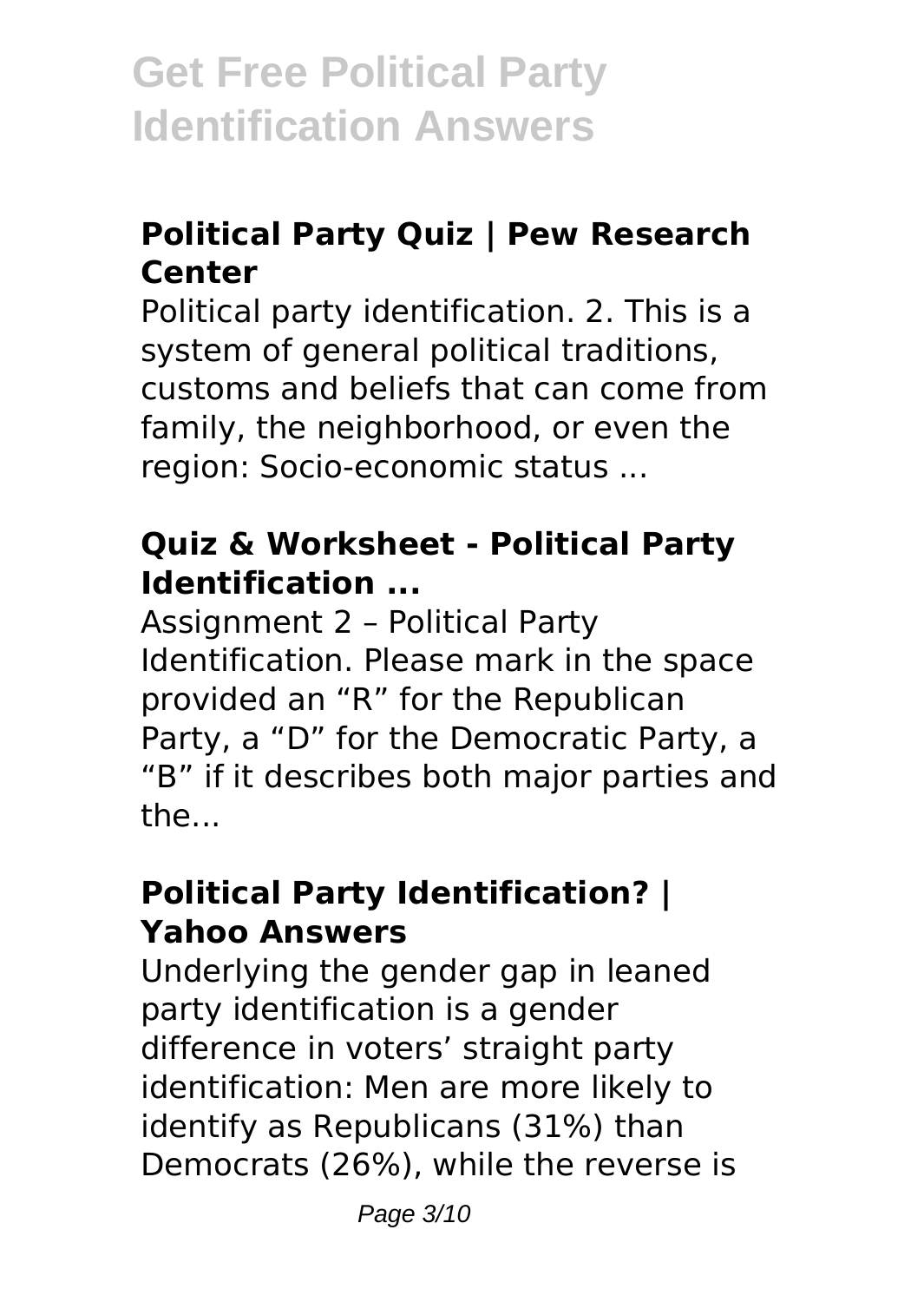true among women (39% identify as Democrats, 28% as Republicans).

### **1. Democratic edge in party identification narrows ...**

Political Party Identification Answers provide political party identification answers and numerous book collections from fictions to scientific research in any way. in the course of them is this political party identification answers that can be your partner. Despite its name, most books listed on

### **Political Party Identification Answers**

The questions cover a general range of political topics and ask you to rank the importance of each issue. Have your students take the quiz and then compare their results as a class, if they feel ...

### **Take the Political Party Quiz to find out where you fit ...**

1. Jeffersonian Republicans defeated the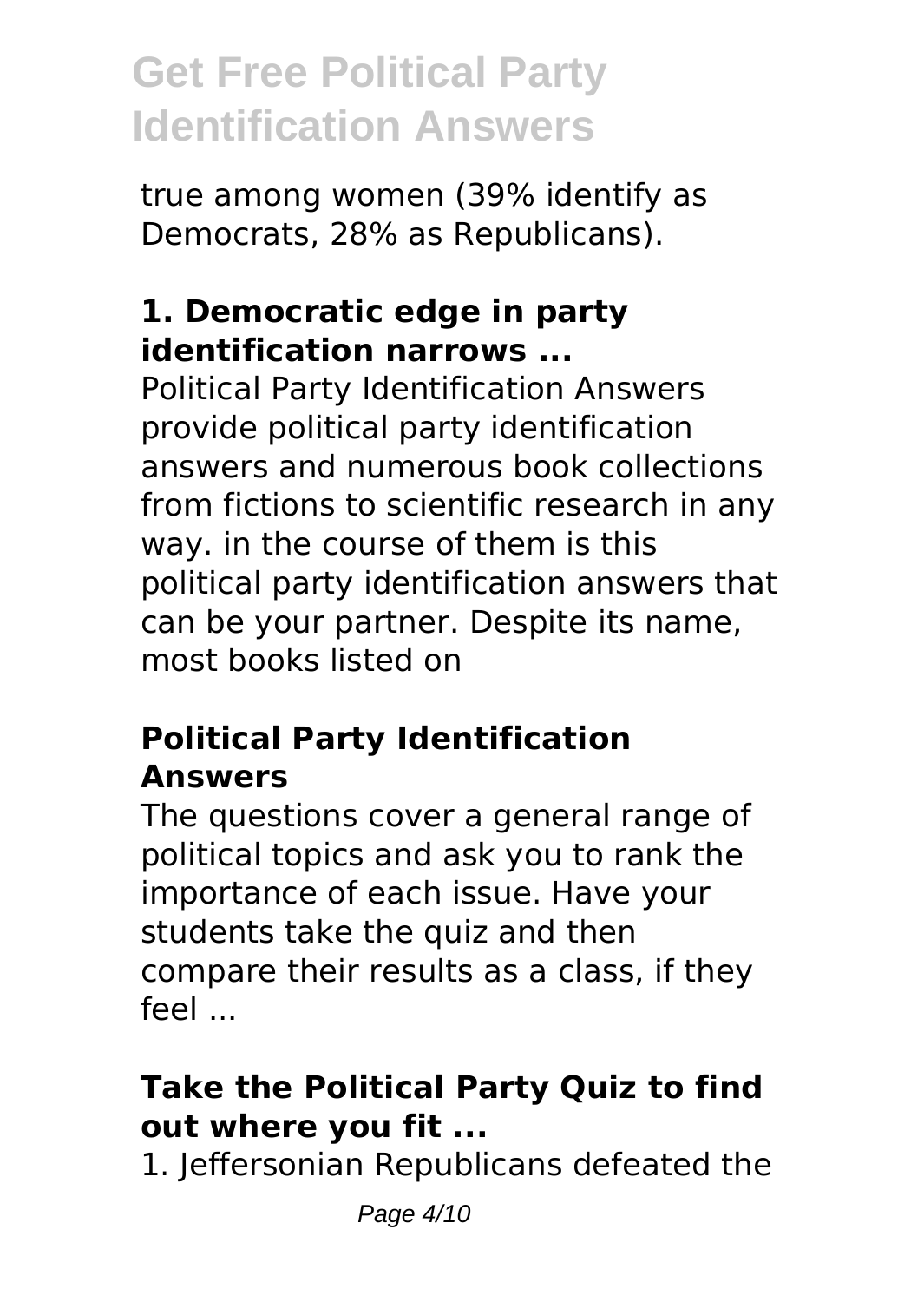Federalists and became the dominant force in politics 2. Jacksonian Democrats seized control of the White House and Congress 3. centered around the 1860 election, the newly founded Republican Party led by Lincoln won power destroying the Whig Party (was one of the 2 major parties) 4. the Republican candidate, William McKinley, emphasizing business ...

### **POL Exam 2 Chapter 9: Political Parties Flashcards | Quizlet**

As an agent of political socialization, the American family has its greatest effect on individuals' a. rate of political participation b. knowledge of particular public policies c. professional careers d. choice and form of higher education e. party identification

### **GOVT 2305 Chapter 6 Flashcards | Quizlet**

Political party, a group of persons organized to acquire and exercise political power. Political parties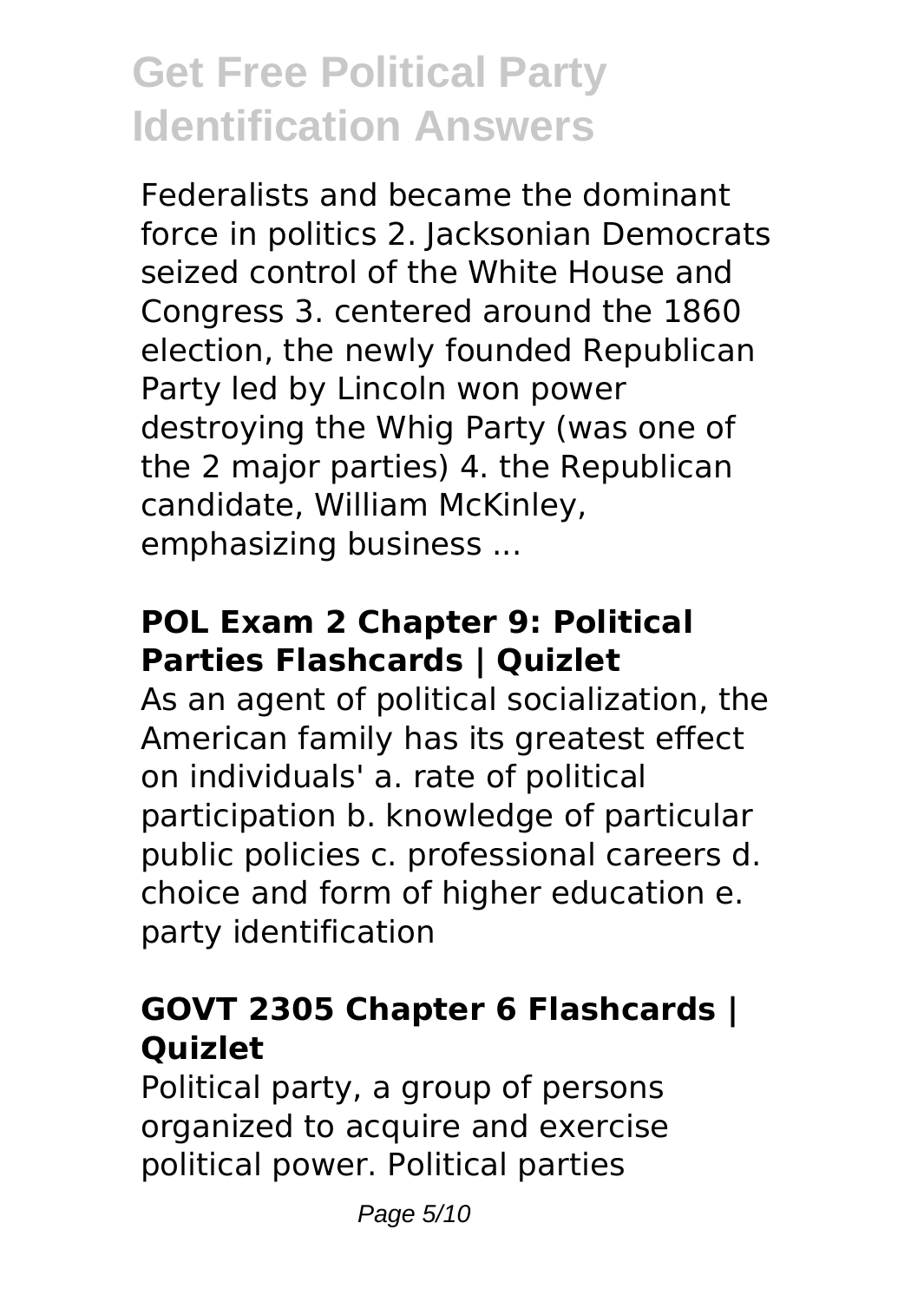originated in their modern form in Europe and the United States in the 19th century, along with the electoral and parliamentary systems, whose development reflects the evolution of parties. The term party has since come to be applied to all organized groups seeking political power, whether by democratic elections or by revolution.

### **political party | Definition, Types, Functions, Examples ...**

And they are an important factor in ensuring the stability of the party system itself. . . . The strength and direction of party identification are of central importance in accounting for attitude and behavior. (Campbell et al., 1960, p. 121) Some of the major effects of having a party identification are explored.

### **Party Identification and Its Implications - Oxford ...**

A new Pew Research Center exploration of more than 50 different surveys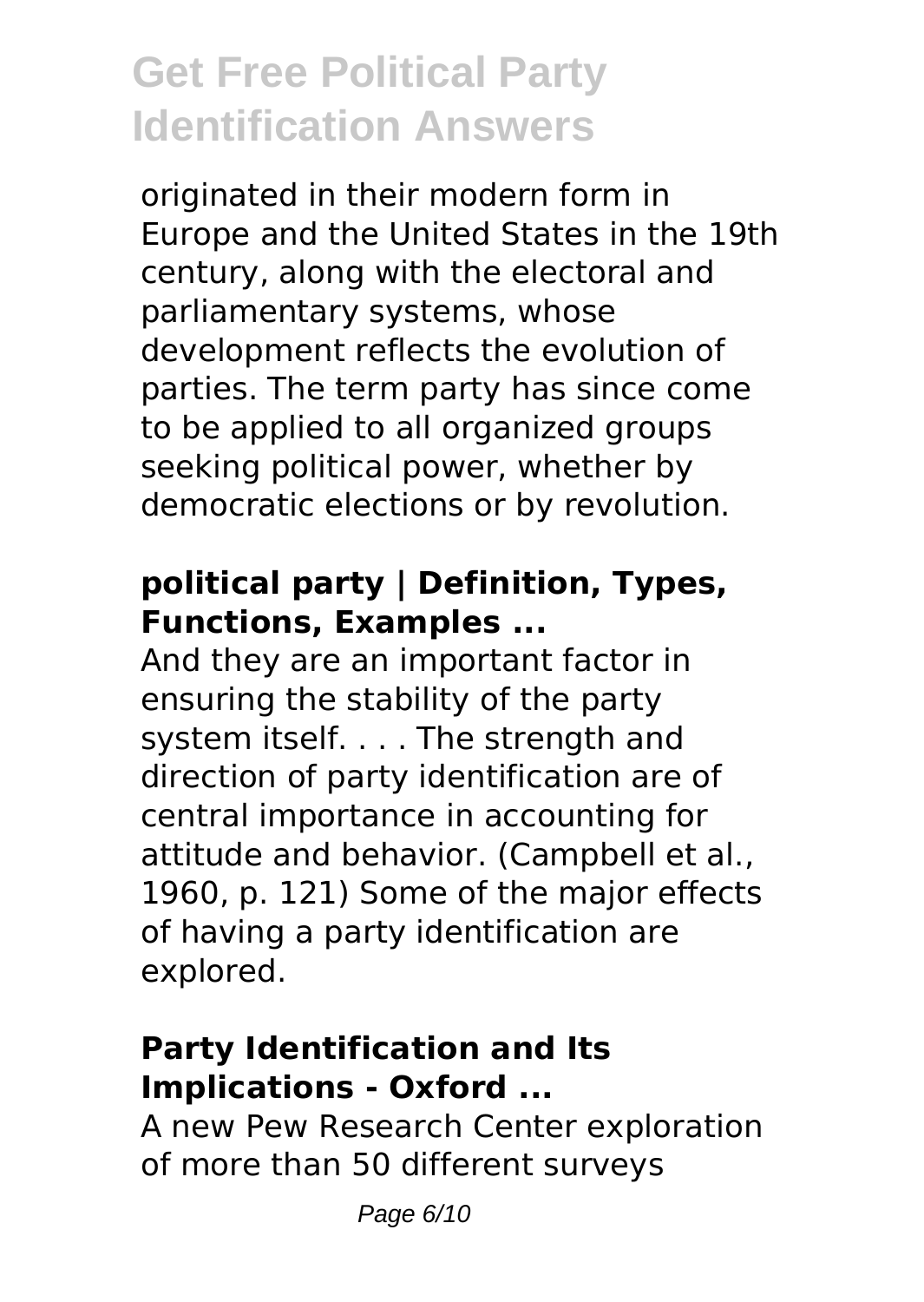conducted by the Center – combined with an analysis of well over 100 questions measuring possible factors that could drive trust in the news media – confirms that in the Trump era nothing comes close to matching the impact of political party identification.

#### **Trust in News Media During the Trump Presidency | Pew ...**

Gerrymandering is the redrawing of districts with the intent of benefiting a political party. It is most often implemented by state political parties with the intent of marginalizing districts of voters who represent the minority party. To gain extra seats, the incumbent party will redraw voting districts so that voters of the minority party ...

### **2020 Political Quiz - iSideWith**

I normally identify as a moderate or centrist although I use those words interchangeably. 1. I think their should be a flat tax abroad 2. I think abortion is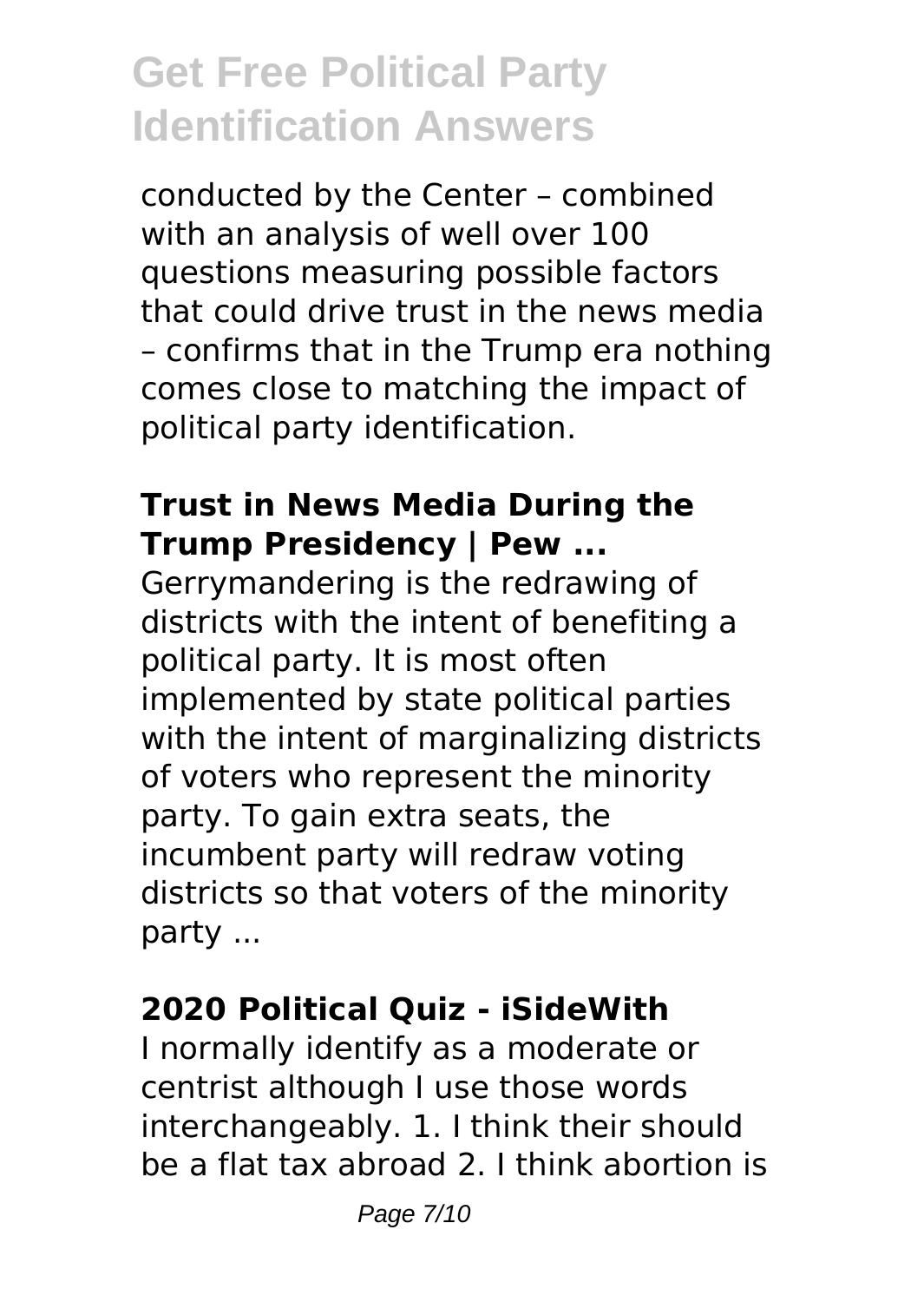a woman's right to choose. 3. I think religion has no place in school , although I mostly don't care. 4. I prefer diplomacy over war 5. I think markets should be regulated. 6.I believe in socialized medicine for everyone 7 .

### **what political party am I? | Yahoo Answers**

2. Identify the political party that you feel represents your ideas and interests most closely. Or if you have no preference just leave it blank. \_\_\_\_\_ This next section is going to ask you to make a decision regarding some ideas and some specific problems. For each select the number which best represents where you stand for each one.

#### **Political Spectrum Survey - Watertown City School District**

Party identification refers to the political party with which an individual identifies. Party identification is affiliation with a political party. Party identification is typically determined by the political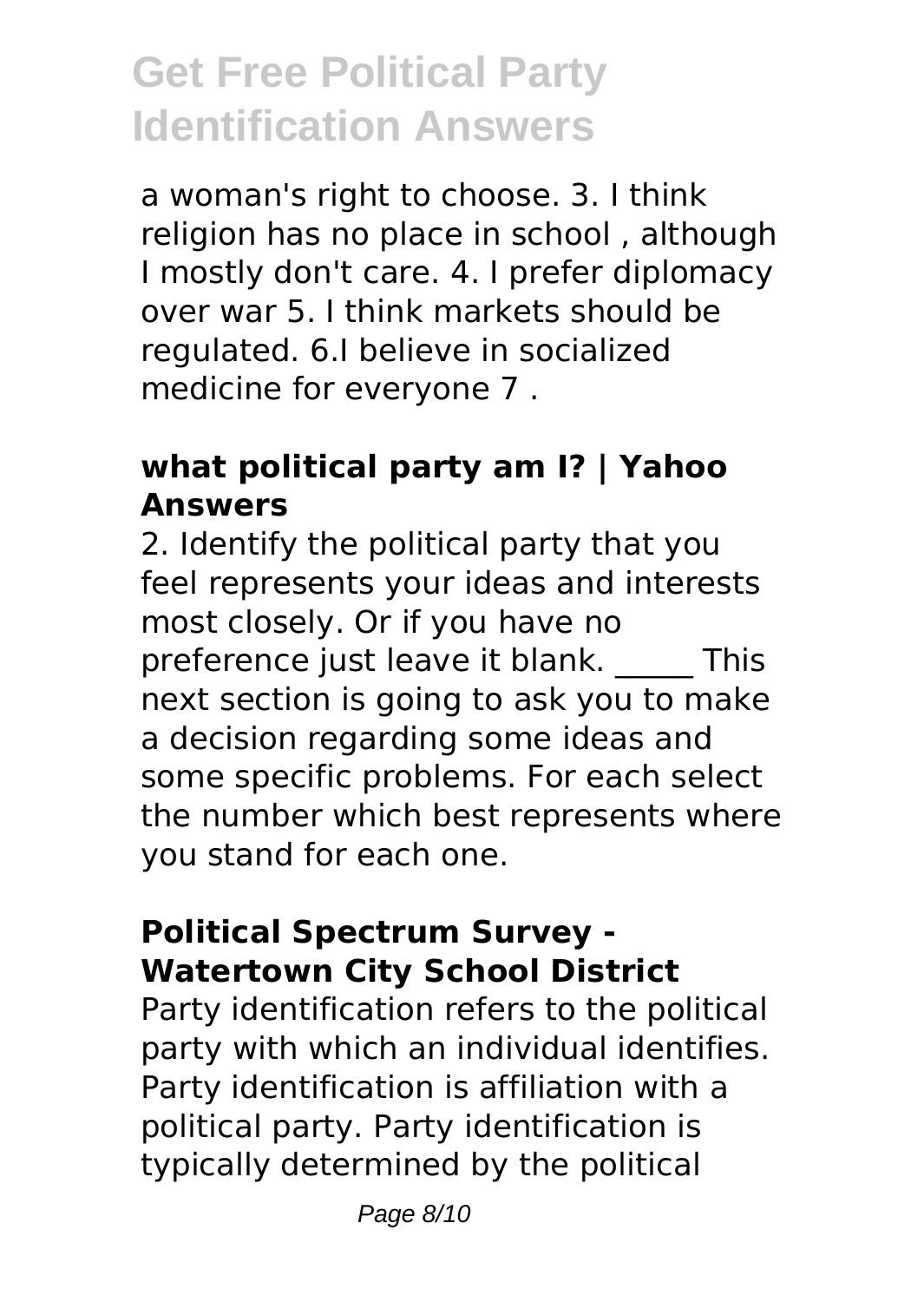party that an individual most commonly supports. Some researchers view party identification as "a form of social identity", in the same way that a person identifies with a religious or ethnic group. This identity develops early in a person's life mainly through family and social influences

### **Party identification - Wikipedia**

Party identification means that an individual agrees with the stated policies of a particular political party. In many nations this identification, if strong enough requires a voter to declare an...

#### **What does party identification refer to - Answers**

parties is known as a "third party." • No third party has ever gained control of the White House. – Success in Congress – Offices in lower levels of government. • When these smaller groups challenge the two major parties, they can change the outcome of elections Ralph Nader, Green Party Candidate, 2000